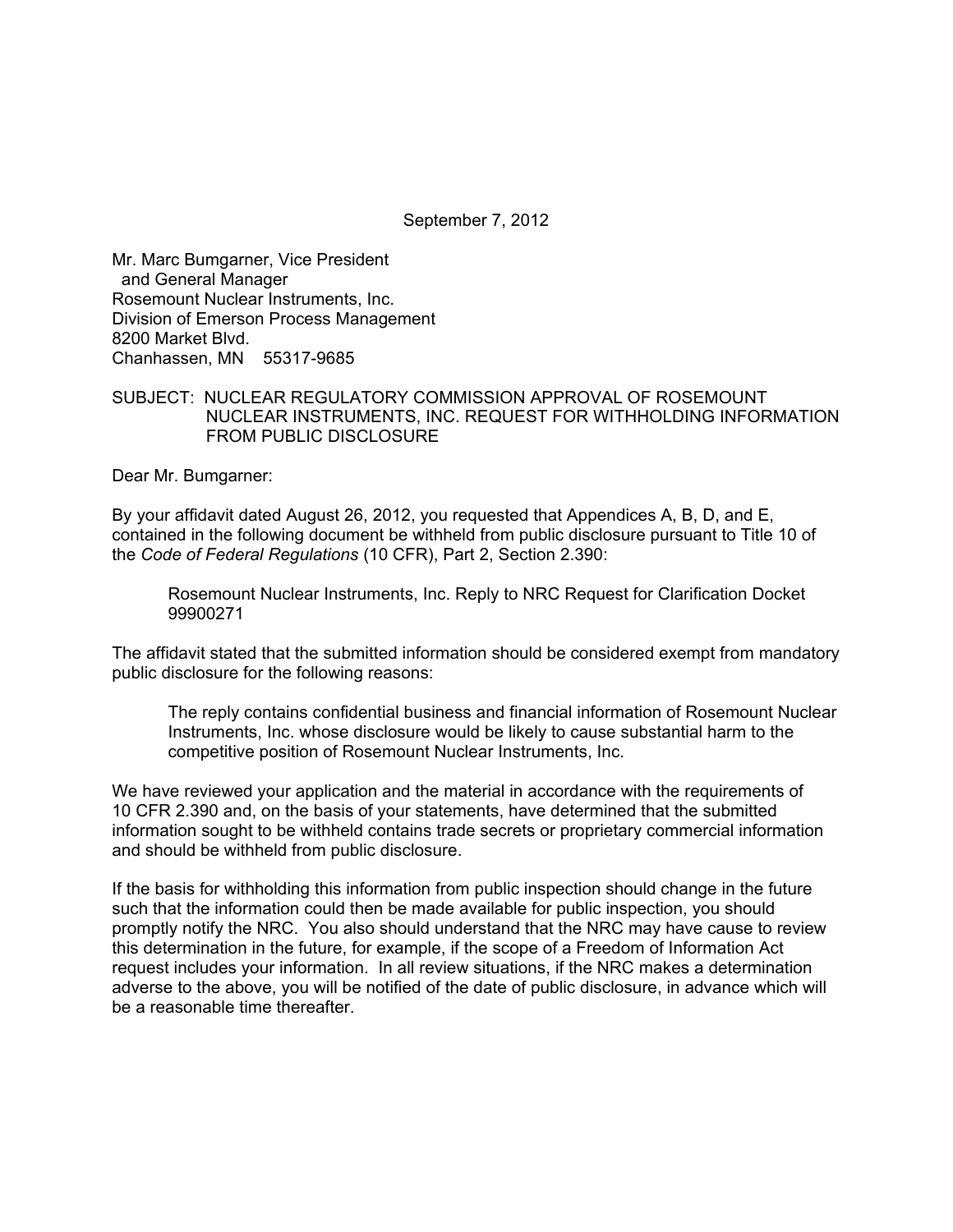M. Bumgarner  $-2$  -

If you have any questions regarding this matter, I may be reached at 301-415-1340.

Sincerely,

## */RA/*

Richard A. Rasmussen, Chief Electrical Vendor Branch Division of Construction Inspection and Operational Programs Office of New Reactors

Docket No.: 99900271